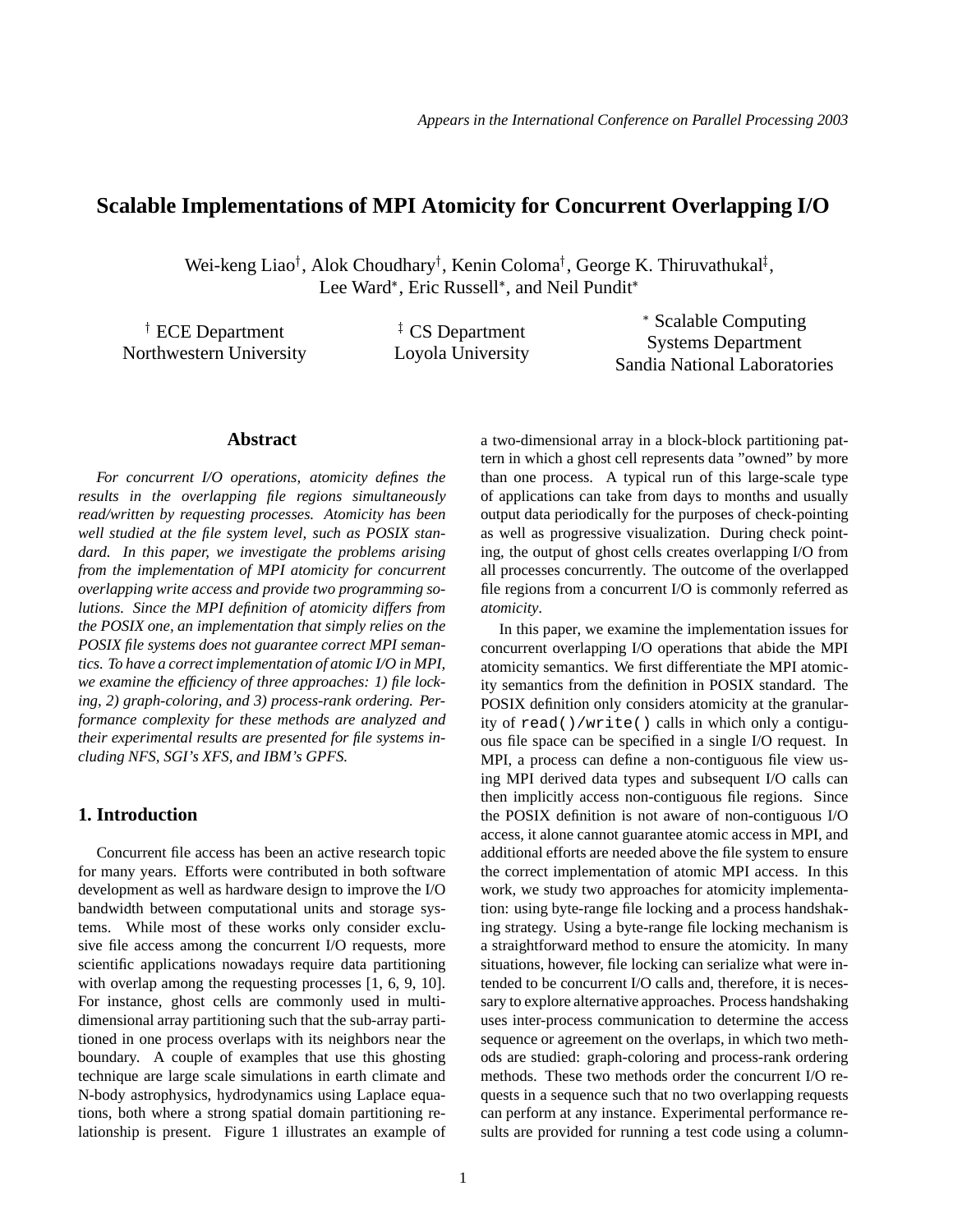



**Figure 1. A 2D array partitioned with overlaps. The ghost cells of overlaps with its 8 neighbors resulting in some areas accessed by more than one process.**

wise partitioning pattern on three machine platforms: an Linux cluster running an extended NFS file system, an SGI Origin2000 running XFS, and an IBM SP running GPFS. The results show that, in general, using file locking generates the worst performance and using the process-rank ordering performs the best on all three machines.

The rest of the paper is organized as follows. Section 2 describes the difference between POSIX and MPI atomicity semantics. We explore three potential approaches for implementing MPI atomicity in depth in Section 3. In Section 4, we present performance results and the paper is concluded in Section 5.

# **2. Concurrent Overlapping I/O**

The *concurrent overlapping I/O* referred to in this paper occurs when I/O requests from multiple processes are issued simultaneously to the file system and overlaps exist among the file regions accessed by these requests. If all the requests are read requests, the file system can use the disk cache to duplicate the overlapped data for the requesting processes and no conflict will exist when obtaining file data among the processes. However, when one or more I/O requests are write requests, the outcome of the overlapped regions, either in file or in process's memory, can vary depending on the implementation of the file system. This problem is commonly referred as the *I/O atomicity*.

### **2.1. POSIX Atomicity Semantics**

POSIX standard defines atomicity such that all the bytes from a single file I/O request that start out together end

up together, without interleaving from other I/O requests [3, 4]. The I/O operations confined by this definition include the system calls that operate on regular files, such as open(), read(), write(), chmod(), lseek(), close(), and so on. In this paper, we focus on the effect of the read and write calls on the atomicity.

The POSIX definition can be simply interpreted as that either all or none of the data written by a process is visible to other processes. The none case can be either the write data is cached in a system buffer and has not been flushed to the disk or the data is flushed but over-written by other processes. Hence, when POSIX semantics is applied to the concurrent overlapping I/O operations, the data resulted in the overlapped regions in disk shall consist of data from only one of the write requests. In other words, no mixed data from two or more requests shall appear in the overlapped regions. Otherwise, in non-atomic mode, the result of the overlapped region is undefined, i.e. it may comprise mixed data from multiple requests. Many existing file systems support the POSIX atomicity semantics, such as NFS, UFS, IBM PIOFS, GPFS, Intel PFS, and SGI XFS.

POSIX atomicity mainly considers the I/O calls defined within the POSIX scope in which its read and write calls share a common characteristic: one I/O request can only access a contiguous file region specified by a file pointer and the amount of data starting from the pointer. Therefore, the overlapped data written by two or more POSIX I/O calls can only be a contiguous region in file. Many POSIX file systems implement the atomic I/O by serializing the process of the requests such that the overlapped regions can only be accessed by one process at any moment. By considering only the contiguous file access, the POSIX definition is suitable for file systems that mainly handle non-parallel I/O requests. For I/O requests from parallel applications that frequently issue non-contiguous file access requests from multiple processes, POSIX atomicity may improperly describe such parallel access patterns and impose limitation for the I/O parallelism.

#### **2.2. MPI Atomicity Semantics**

MPI standard 2.0 [5] extends the atomicity semantics by taking into consideration of the parallel I/O operations. The MPI atomic mode is defined as: in concurrent overlapping MPI I/O operations, the results of the overlapped regions shall contain data from only one of the MPI processes that participates in the I/O operations. Otherwise, in the MPI non-atomic mode, the result of the overlapped regions is undefined. The difference of the MPI atomicity from POSIX definition lies on the use of MPI file view, a new file concept introduced in MPI 2.0. A process' file view is created by calling MPI File set view() through an MPI derived data type that specifies the visible file range to the process.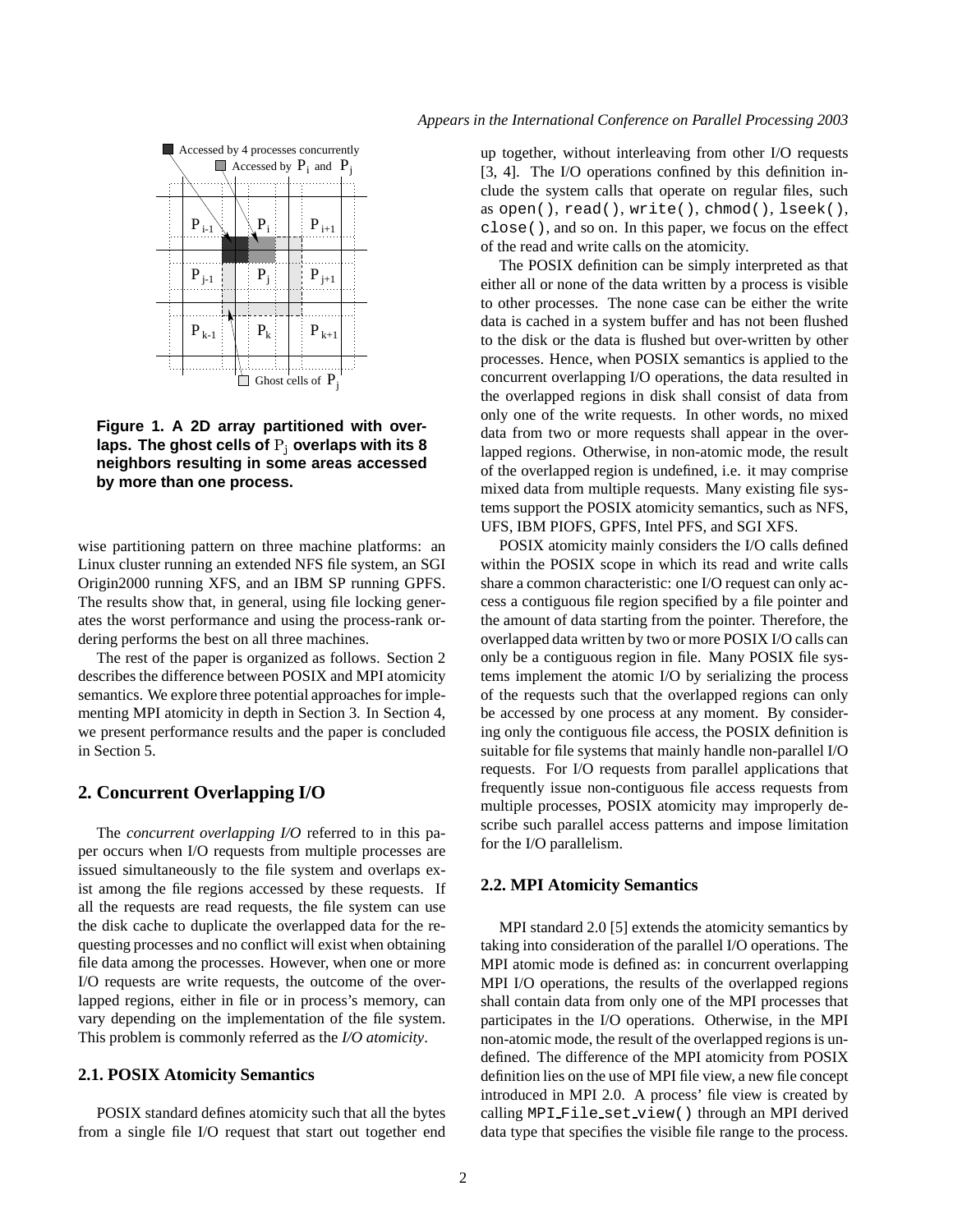

**Figure 2. A 2D column-wise partitioning with overlaps on 2 processes. In MPI atomic mode, overlapped data can only come from** either  $P_0$  or  $P_1$ . Otherwise, the result is unde**fined, for example, interleaved.**

When used in message passing, the MPI derived data type is a powerful mechanism for describing the memory layout of a message buffer. This convenient tool is extended in MPI 2.0 for describing the file layout for process' file view. Since a derived data type can specify a list of noncontiguous file segments, the visible data to a process can also be non-contiguous. In an MPI I/O operation, all visible segments to a requesting process are logically considered as a continuous data stream from/to the file system.

In MPI atomicity semantics, a call to MPI File read xxx()/ MPI File writ xxx() is regarded as a single I/O operation. A single collective MPI I/O operation can contain requests from multiple processes. Since each process can defines its own file view with a list of non-contiguous file segments, the overlapped file regions between two processes can also be non-contiguous in file. If the underlying MPI I/O implementation considers the access to each file segment as a single read()/write() call, then there will be multiple calls issued simultaneously from a process to the file system. Although the atomicity of accessing to a contiguous overlapped region is guaranteed in the POSIX compliant file systems, the MPI atomicity which demands atomicity across one or more regions of overlap cannot simply rely on the POSIX I/O calls. Additional effort is required to implement a correct MPI atomicity semantics. The fact that MPI derived data types provide more programming flexibility when specifying non-contiguous file layout increases the complexity of enforcing atomicity in MPI.

Figure 2 shows an example of a concurrent write from two processes in MPI atomic and non-atomic modes. The

file views of both processes consist of  $6$  non-contiguous file segments, assuming the two-dimensional array is stored in row major. If writing each of the file segment uses a single call to write(), then there will be 12 write calls issued in total Since the processing order of these 12 calls in the file system can be arbitrary, the result in the overlapped columns can contain interleaved data, as illustrated in the MPI non-atomic mode. The same outcome will occur in a POSIX file system since POSIX atomicity only considers the read()/write() call individually. Therefore, the MPI implementation cannot simply rely on the file system to provide the correct file atomicity.

## **3 Implementation Strategies**

The design of existing file systems seldom consider concurrent overlapping I/O requests and many optimization strategies can actually hinder the parallelism of overlapping I/O. For example, in most client-server type of file systems, read-ahead and write-behind strategies are adopted in which read-ahead pre-fetches several file blocks following the data actual requested to the client's system cache in anticipation of program's sequential reading pattern and write-behind accumulates several requests in order to better utilize the available I/O bandwidth. The read-ahead and write-behind policies often work against the goals of any file system relying on random-access operations which are used commonly in parallel I/O operations. Under these two policies, two overlapping processesin a concurrent I/O operation can physically cache more overlapping data than logically overlaps in their file views. It is also possible that the overlapping data of two processes is cached by a third process because of the read ahead.

The cache consistency problem has been studied extensively in many client-server based file systems. The most commonly implemented caching scheme is to consult the server's modification time for the data cached on the clients before issuing the I/O requests. Obviously, communication overhead between server and clients for cache validation and refreshing can become significant for a concurrent overlapping I/O request due to the unnecessary data transfers. Although this problem can be alleviated by disabling the use of read-ahead/write-through, the performance gain of the reduced overhead may not offsetthe performance loss of disabling caching. In this work, our discussion is notlimited to specific file systems and we assume the general I/O requests can start at arbitrary file space. We now examine two potential implementation strategies for MPI atomicity and analyze their performance complexity:

1. **Using byte-range file locking** – This approach uses the standard Unix byte-range file locking mechanism to wrap the read/write call in each process such that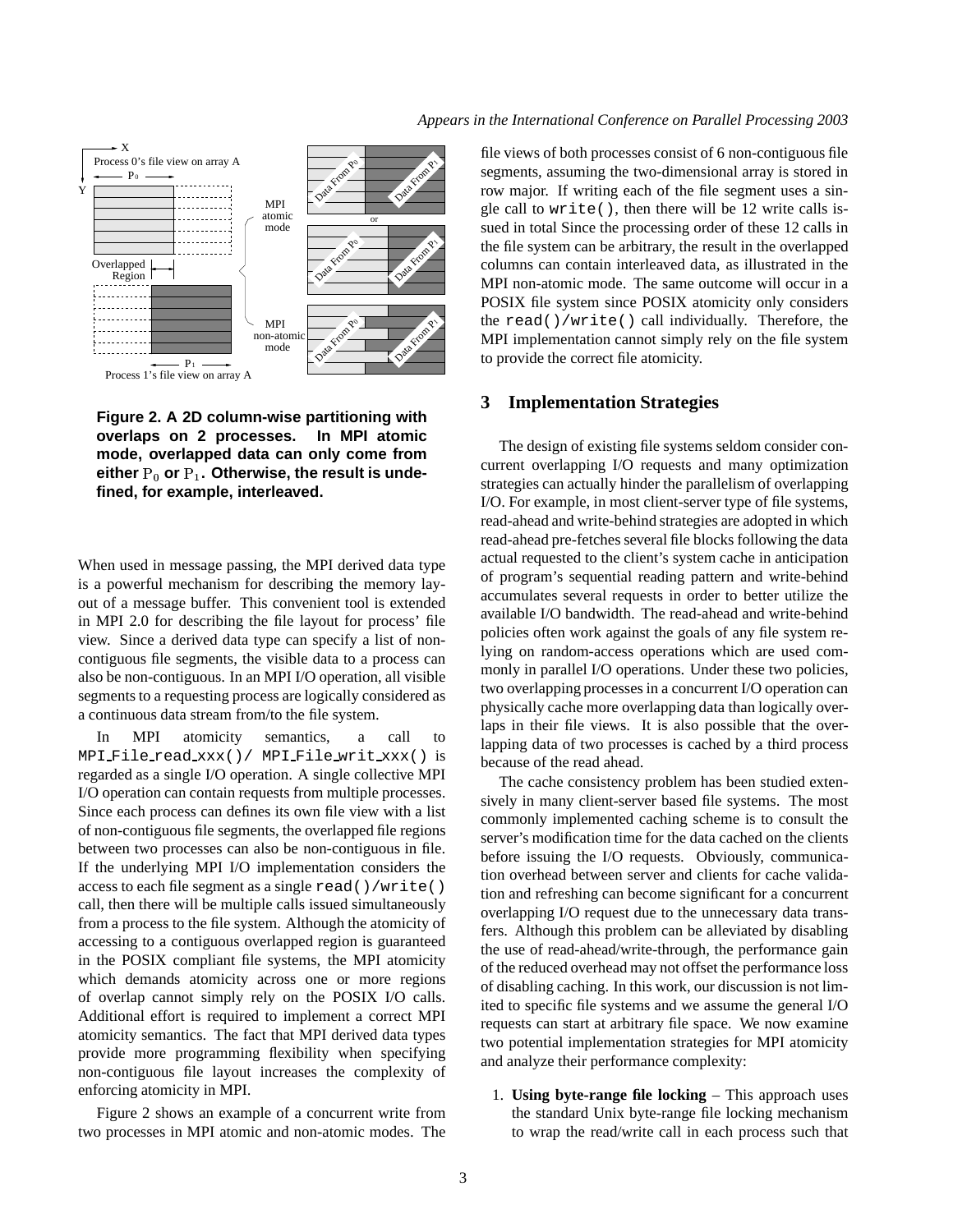the exclusive access permission of the overlapped region can be granted to the requesting process. While a file region is locked, all read/write requests to it will directly go to the file server. Therefore, the written data of a process is visible to other processes after leaving the locking mode and the subsequent read requests will always obtain fresh data from the servers because of the use of the read locks.

2. **Using process handshaking** – This approach uses MPI communication to perform inter-process negotiation for writing to the overlapped file regions. The idea is a preferable alternative to using file locking. However, for file systems that perform read-ahead and write-behind, a file synchronization call immediately following every write call may be required to flush out all information associated with the writes in progress. Cache invalidation may also be needed before reading from the overlapped regions to ensure the fresh data coming from the servers. Under this strategy category, we further discuss two negotiation methods: graphcoloring and process-rank ordering.

In order to help describe the above three approaches in terms of data amount and file layouts, we use two concurrent overlapping I/O cases as examples. These two cases employ commonly seen access patterns in many scientific applications: row-wise and column-wise partitioning on a two-dimensional array.

#### **3.1. Row and Column-wise 2D Array Partitioning**

Given  $P$  processes participating a concurrent I/O operation, the row-wise partitioning pattern divides a twodimensional array along its most significant axis while the column-wise divides it along the least significant axis. To simplify the discussion, we assume all I/O requests are write requests and the following assumptions are also made:

- $\bullet$  All P processes concurrently write their sub-arrays to a single shared file.
- The layouts of the 2-dimensional array in both memory and disk storage are in row-major order where axis  $Y$ is the most significant axis and  $X$  is the least.
- The sub-arrays partitioned in every two consecutive processes overlap with each other for a few rows/ columns on the boundary along the partitioning axis.
- The global array is of size  $M \times N$  and the number of overlapped rows/columns is R, where  $R < M/P$  and  $\Box$  $R < N/P$ .

Figure 3 illustrates the two partitioning patterns on  $P =$ processes. In the row-wise case, the file view of process  $P$ 



**Figure 3. Row-wise and column-wise partitioning on a 2D array. The file views of every two consecutive processes overlap with each** other in  $R$  rows/columns along  $Y/X$  axis.

is a sub-array of size  $M' \times N$ , where  $M' = \frac{M}{P} + R$ , if  $0 < i < P-1$ . In the column-wise case, the file view of  $P_i$ is of size  $M \times N'$ , where  $N' = \frac{N}{P} + R$  for  $0 < j < P - 1$ . Both  $P_0$  and  $P_{P-1}$  contains  $\frac{R}{2}$  rows/columns less in row and column-wise cases, respectively.

### **3.2. Byte-range File Locking**

The byte-range file locking is a mechanism provided by a file system within its locking protocol. This mechanism can be used to ensure the exclusive access to a locked file region. If a set of concurrent I/O calls contains only read requests, the locking protocol is usually implemented to allow a shared read lock so that more than one process can read the locked data simultaneously. If at least one of the I/O requests is a write request, the write lock is often granted exclusively to the requesting processes. Most of the existing locking protocols are centrally managed and its scalability is, hence, limited. A distributed locking protocol used in the IBM GPFS file system relieves the bottleneck by having a process manage its granted locked file region for the further requests from other processes [8]. When it comes to the overlapping requests, however, concurrent writes to the overlapped data must be still sequential.

size  $N$  is stored consecutively to its previous and succes-**Row-wise Partitioning** We now use the row-wise partitioning example shown in Figure 3(a) to describe the atomicity implementation using file locking. In this example, the file view of a process overlaps  $R$  rows with its previous and successive processes. Since the file storage layout is assumed to be in a row-major order, i.e. each row of sive row, every process' file view actually covers a single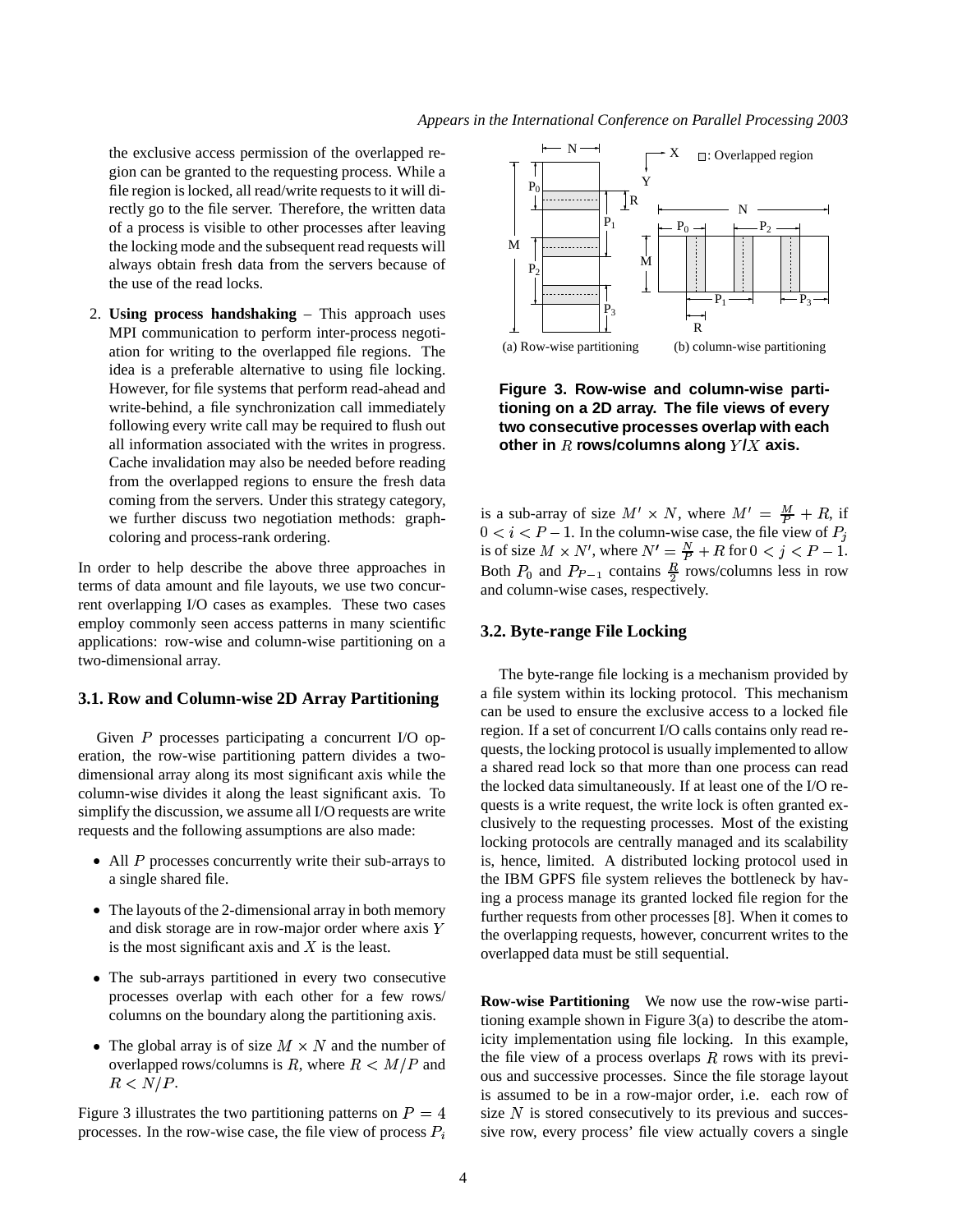contiguous file space. Therefore, the concurrent overlapping I/O can be implemented using a single write() call in each process. On the file system that supports only the atomic mode, atomic file results are automatically guaranteed for the row-wise partitioning case. On file systems that do no support the atomic mode, wrapping the I/O call in each process with byte-range locking of the file region will also generate atomic results. ROMIO, an MPI-IO implementation developed at Argonne National Laboratory, relies on the use of byte-range file locking to implement the correct MPI atomicity in which processes must obtain a exclusive write lock to the overlapped file regions before perform the write [11, 12].

**Column-wise Partitioning** In the column-wise partitioning case shown in Figure 3(b), the file view of each process is a sub-array of size  $M \times N'$  overlapping R columns with its left and right processes. Note that each of the  $M$ rows of size  $N'$  in the file view is not contiguous with its previous or successive row in the file storage layout. The distance between the first elements of two consecutive rows in each process' file view is  $N$ . Therefore, the overlapped file regions of two consecutive processes consist of  $M$  noncontiguous rows of size  $R$  each. Figure 4 shows an MPI code fragment that creates the file view for each process using a derived data type to specify the column-wise partitioning pattern and uses a collective MPI-IO call to perform the concurrent write.

An intuitive implementation for the column-wise case is to regard each contiguous I/O request as a single read()/write() call. This approach results M write calls from each process and  $PM$  calls in total. On a POSIX file system, if all  $PM$  requests are processed concurrently without any specific order, interleaved results may occur in the overlapped regions. Since processing order of these write requests can be arbitrary, the same scenario can also occur on other file systems even if file locking wraps around each I/O call. Enforcing the atomicity of individual read()/write() calls is not sufficient to enforce MPI atomicity. One solution is for each process to obtain all  $M$  locks before performing any write calls. However, this approach can easily cause dead lock when waiting for the requesting locks to be granted. An alternative is that the file lock starts at the process's first file offset and ends at the very last file offset the process will write, virtually the entire file. In this way, all  $M$  rows of the overlapped region will be accessed atomically.

Though POSIX defines a function, lio\_listio(), to initiate a list of non-contiguous file accesses in a single call, it does not explicitly indicate if its atomicity semantics are applicable. If POSIX atomicity is extended to lio listio(), the MPI atomicity can be guaranteed by implementing the non-contiguous access on top of

- MPI\_File\_open(comm, filename, io\_mode, info, &fh); 1.
- MPI\_File\_set\_atomicity(fh, 1); 2.
- $sizes[0] = M;$  $sizes[1] = N;$ 3.
- sub\_sizes $[0] = M$ ; sub\_sizes $[1] = N / P$ ; 4.
- 
- if (rank ==  $0$  || rank ==  $P-1$ ) sub\_sizes[1] -=  $R/2$ ; 5.
- $\text{starts}[0] = 0;$   $\text{starts}[1] = (\text{rank} == 0) ? 0 : \text{rank} * (\text{N/P} \text{R}/2);$ 6.
- MPI\_Type\_create\_subarray(2, sizes, sub\_sizes, starts, MPI\_ORDER\_C, 7.
- MPI\_CHAR, &filetype); 8.
- MPI\_Type\_commit(&filetype); 9.
- MPI\_File\_set\_view(fh, disp, MPI\_CHAR, filetype, "native", info); 10.
- MPI\_File\_write\_all(fh, buf, buffer\_size, etype, &status); 11.
- MPI\_File\_close(&fh); 12.

**Figure 4. An MPI code fragment that performs the column-wise access. The shade area illustrates the construction of the derived data type, to define process's file view.**

lio listio(). Otherwise, additional effort such as file locking is necessary to ensure the MPI atomicity.

#### **3.3. Processor Handshaking**

An alternative approach to avoid using file locking is through process handshaking in which the overlapping processes negotiate with each other to obtain the desirable access sequence to the overlapped regions. In this section, we discuss two possible implementations of process handshaking: graph-coloring and process-rank ordering methods.

#### **3.3.1. Graph-coloring Approach**

Given an undirected graph  $G = (V, E)$  in which V represents a set of vertices and  $E$  represents a set of edges that connect the vertices, a k-coloring is a function  $C: V \rightarrow$  $\{1, 2, ...k\}$  such that for all  $u, v \in V$ , if  $C(u) = C(v)$ , then  $(u, v) \notin E$ ; that is, no adjacent vertices have the same color. The graph-coloring problem is to find the minimum number of colors,  $k$ , to color a given graph. Solving the MPI atomicity problem can be viewed as a graph-coloring problem if the I/O requesting processes are regarded as the vertices and the overlapping between two processes represents the edge. When applying graph coloring to the MPI atomicity implementation, the I/O processes are first divided into  $k$ groups (colors) in which no two processes in a group overlap their file views. Then, the concurrent I/O is carried out in  $k$  steps. Note that process synchronization between any two steps is necessary to ensure that no processin one group can proceed with its I/O before the previous group's I/O completes. The graph-coloring approach fulfills the requirement of MPI atomicity while maintaining at least a degree of I/O parallelism.

The graph-coloring methodology is a heuristic which has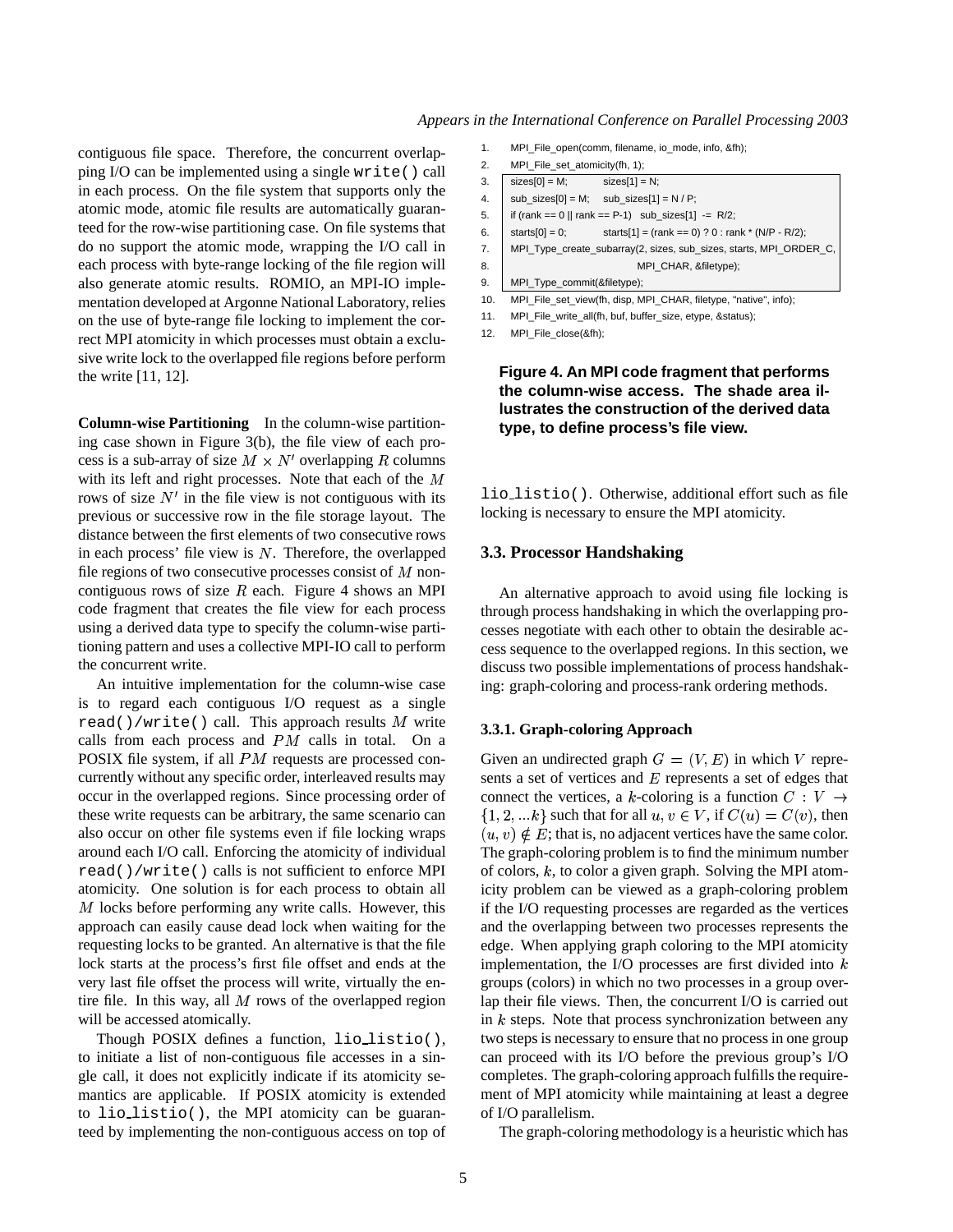```
9. if R'[k] = 0 and C[k] < 0 then
8. for k = j+1...P-17. R' \leftarrow R.
6. break
5. C [j] \leftarrow maxColor13. myColor \leftarrow C [ self ]
12. maxColor \leftarrow maxColor + 1
11. R' \leftarrow R' \vee R_k10. C [k] \leftarrow maxColorR_i [j] : the j<sup>th</sup> element of R_iR' : an array of size P C : an array of size P, initial all -1
            0 otherwise
W [ i ][ j ] = \begin{cases} 1 & \text{if process } i \text{ overlaps } j \text{ and } i \neq j \end{cases}Given an overlapping P x P matrix, W, where
R<sub>i</sub>: the i<sup>th</sup> row of W
4. if W[i][j] = 0 and C[i] < 0 then
3. for i = 0 ... P-12. for each row i = 0 \dots P-11. maxColor \leftarrow 0
```
**Figure 5. A greedy graph-coloring algorithm that finds the color id for each I/O process in variable myColor.**

been studied for a long time and is proved to be NP-hard for general graphs [2]. Because the overlapping I/O patterns present in most of the science applications are hardly arbitrary, a greedy solution may suffice. Figure 5 gives a simple greedy graph-coloring algorithm that first uses a  $P \times$ overlapping matrix,  $W$ , to indicate if there is an overlap between two processes and starts coloring the processes by looking for the lowest ranked processes whose file views do not overlap with any process in that color. Let's now consider the column-wise partitioning example. Figure 6 shows the overlapping matrix using this greedy algorithm. It is obvious that two colors are enough to maintain MPI atomicity: the even-ranked processes perform their I/O requests prior to the odd-ranked processes.

#### **3.3.2. Process-rank Ordering**

Another process-handshaking approach is to have all processes agree on a certain access priority to the overlapped file regions. An example is to use a policy where the higher ranked process wins the right to access the overlapped regions while others surrender their writes. A couple of immediate advantages of this approach are the elimination of overlapping access so that all I/O requests can proceed concurrently and the reduction of the overall I/O amount. The overhead of this method is the re-calculation of each process's file view by marking down the overlapped regions with all higher-rank processes' file views. Considering the column-wise partitioning example, Figure 7 illustrates the new processes' file views generated from the process-



Step 2: Odd-ranked processes write

**Figure 6. For the 2D column-wise access, the graph-coloring algorithm divides the I/O requests into 2 steps: even-ranked processes write first followed by the odd-ranked.**

rank ordering approach. The new file view for process  $P_i$ ,  $0 \lt i \lt P - 1$ , is a  $M \times \frac{N}{P}$  sub-array while the file views for  $P_0$  and  $P_{P-1}$  are  $M \times (\frac{N}{P} - \frac{R}{2})$  and  $M \times (\frac{N}{P} + \frac{R}{2})$ , respectively. Compared to Figure 6, each process surrenders its write for the right-most  $R$  columns.

### **3.4. Scalability Analysis**

 file, being locked while each process is writing. In fact, In the column-wise partition case, the file locking approach results in  $MN - (N - N')$  bytes, nearly the entire once a process is granted its write locking request, no other processes can access to the file. As a result, using byterange file locking serializes the I/O and dramatically degrades the performance. The purpose of proposing the two process-handshaking approaches is trying to maintain the I/O scalability without the use of file locking. The overhead of the graph-coloring approach is the construction of the overlapping matrix using all processes' file views. In the column-wise partitioning case, the graph-coloring approach maintains half of the I/O parallelism. In the process-rank ordering approach, the exact overlapped byte ranges must be known in order to generate the new local file view. Once the new file views are obtained, I/O requests can proceed with full parallelism. The overhead of both approached is expected to be negligible when compared to the performance improvement resulting from the removal of all overlapping requests. Additionally, the overall I/O amount on the file system is reduced since the lower-rank processes surrender their accesses to the overlapped regions.

#### **4 Experiment Results**

We implemented the column-wise partitioning example using standard Unix I/O calls and obtained experimental re-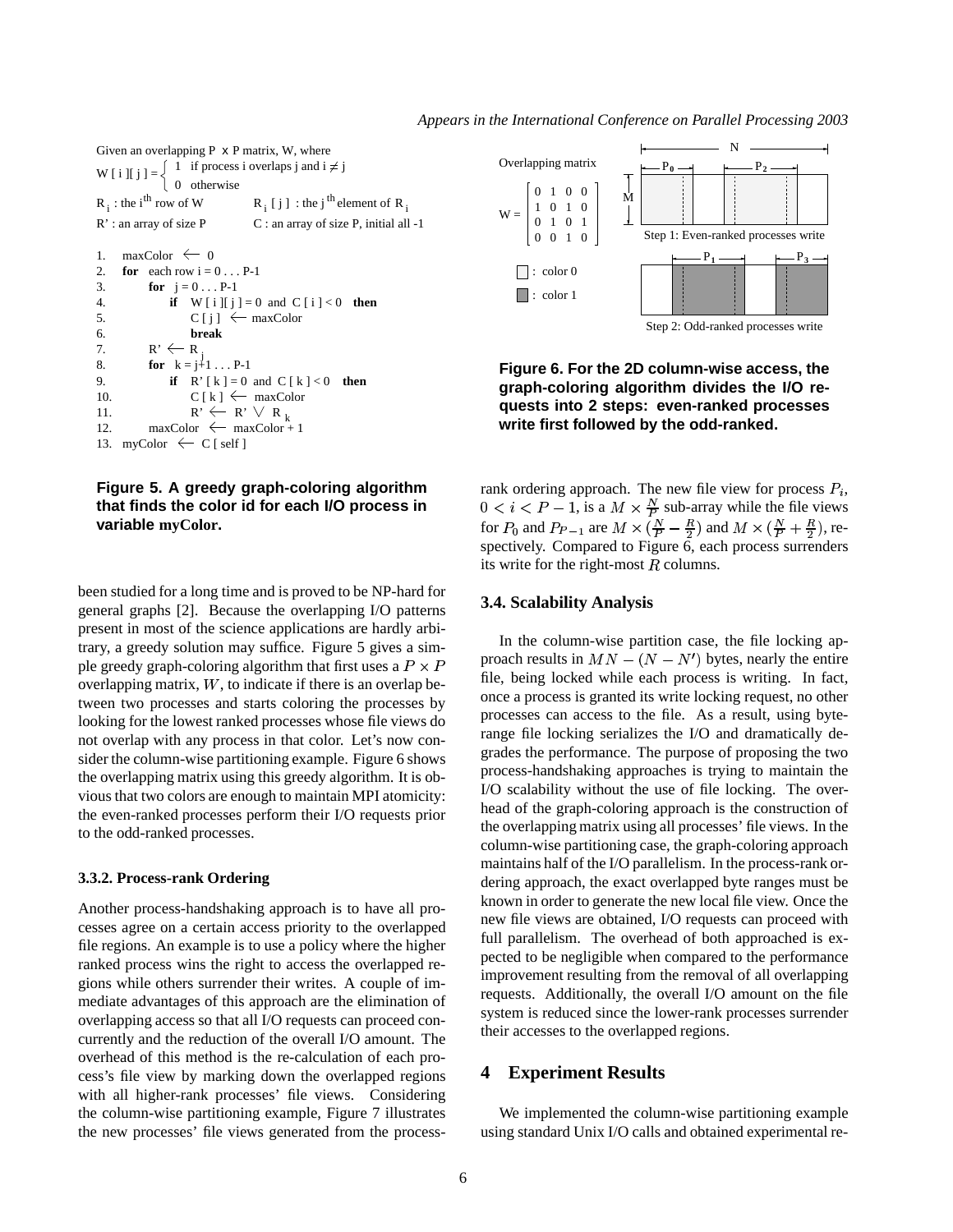

*New process file views*



sults from three parallel machines: ASCI Cplant, an Alpha Linux cluster at Sandia National Laboratory; the SGI Origin 2000 at the National Center for Supercomputing Applications (NCSA); and Blue Horizon, the IBM SP at San Diego Supercomputing Center (SDSC). The machine configurations are briefly described in Table 1. Cplant is a Linux cluster running the Extended Network File System (ENFS) in which each compute node is mapped to one of the I/O servers in a round-robin selection scheme at boot time [7]. Basically, ENFS is an NFS file system with a few changes. The most notable is the absence of file locking on Cplant. Accordingly, our performance results on Cplant do not include the experiments that use file locking. ENFS also performs the optimization that NFS usually does, including read-ahead and write-behind.

We ran the experiments with the three array sizes:  $4096 \times 8192$  (32MB),  $4096 \times 32768$  (128 MB), and  $4096 \times$  $262144$  (1GB). On all three machines, we used 4, 8, and 16 processors and the results are shown in Figure 8. Note the performance of file locking is the worst of the implementations of MPI atomicity. The poor results are also expected as discussed in Section 3.2 that file locking hinders the I/O concurrency. In most of the cases, the process-rank ordering strategy out-performed graph-coloring. The overheads of calculating the overlapping matrix for both graph-coloring and process-rank ordering approaches are less than 1 percent of the execution time in all the experiments.

# **5 Conclusions**

In this paper, we examined the atomicity semantics for both the POSIX and MPI specifications. The difference between them is the number of non-contiguous regions in each I/O requests. While POSIX considers only one contiguous file space I/O, a single MPI I/O request can access non-contiguous file space using MPI's file view facil**Table 1. System configurations for the three parallel machines on which the experimental results were obtained.**

|                       | Cplant      | Origin 2000         | <b>IBM SP</b>    |
|-----------------------|-------------|---------------------|------------------|
| File system           | <b>ENFS</b> | <b>XFS</b>          | <b>GPFS</b>      |
| CPU type              | Alpha       | R10000              | Power3           |
| <b>CPU</b> Speed      | 500 MHz     | 195 MHz             | 375 MHz          |
| Network               | Myrinet     | Gigabit<br>Ethernet | Colony<br>switch |
| $I/O$ servers         | 12.         |                     | 12               |
| Peak I/O<br>bandwidth | $50$ MB/s   | $4$ GB/s            | $1.5$ GB/s       |

ity. We compared a few implementation strategies for enforcing atomic writes in MPI including file locking, graphcoloring, and process-rank ordering. The experimental results showed that using file locking performed the worst when running a two-dimensional column-wise partitioning case. Since file locking is basically a central managed mechanism, the parallelism of concurrent I/O requests, especially for overlapping I/O, can be significantly degraded by using it. The two alternatives proposed in this paper negotiate processes I/O request order of access priority through process handshaking. Without using a centralized locking mechanism, these two approaches greatly improve the I/O performance.

 lective I/O is different from the concurrent I/O in which a concurrent I/O is for more general I/O case. An MPI non-The strategies of graph-coloring and process-rank ordering require every process aware of all the processes participated in a concurrent I/O operation. In the scope of MPI, only collective calls have this property. Note that MPI colcollective I/O operation can also be concurrent. File locking seems to be the only way to ensure atomic results in non-collective I/O calls in MPI, since the concurrent processes are unknown. Otherwise, given the participating processes, I/O optimizations such as the process handshaking approach proposed in this paper can be applied to improve performance.

## **6 Acknowledgments**

This work was supported in part by DOE laboratories, SNL, LANL and LLNL under subcontract No. PO28264 and in part by NSF EIA-0103023. It was also supported in part by NSF cooperative agreement ACI-9619020 through computing resources provided by the National Partnership for Advanced Computational Infrastructure at the San Diego Supercomputer Center. We also acknowledge the use of the SGI Origin2000 at NCSA.